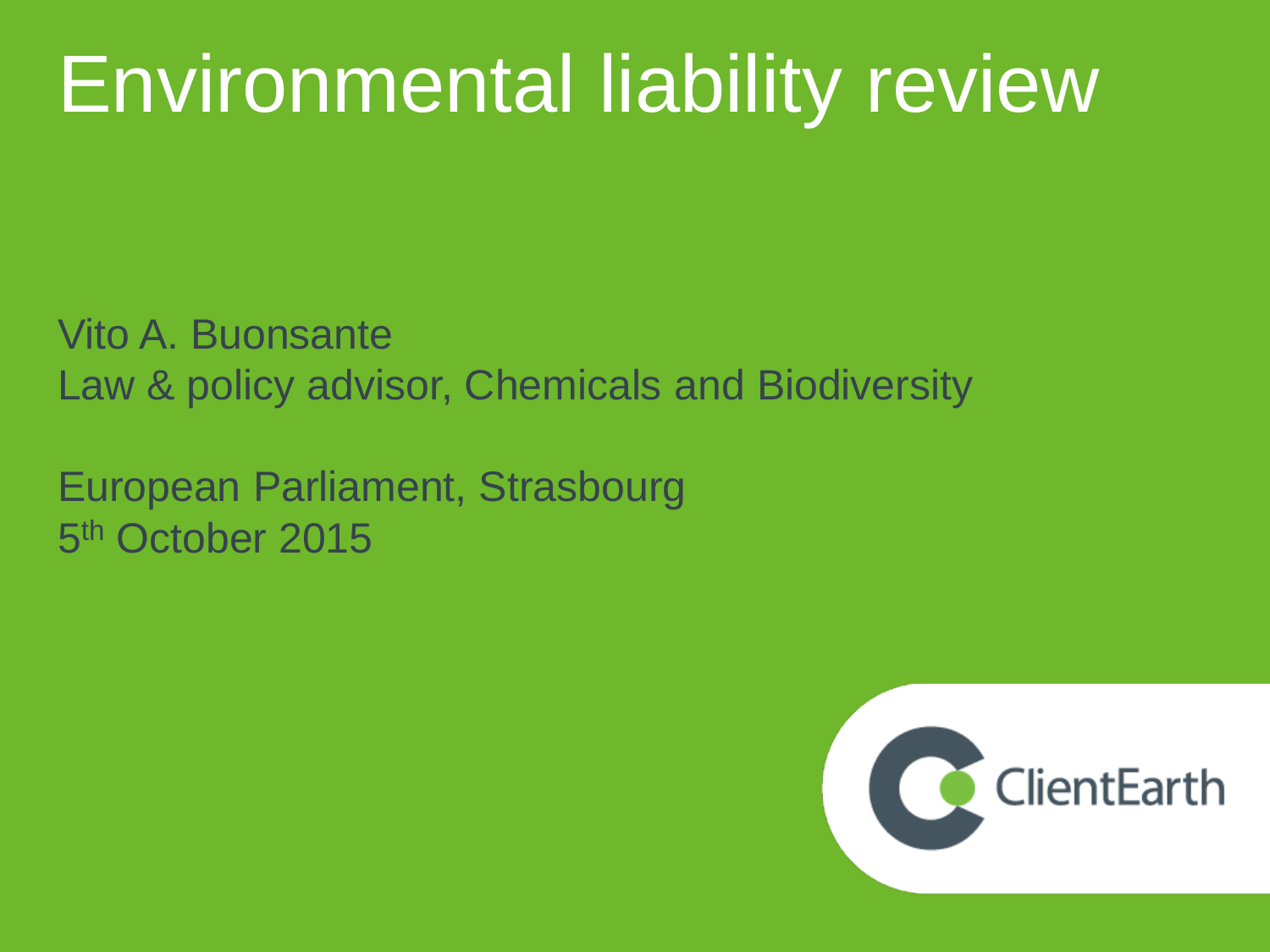# Environmental Liability Directive review

- ELD under REFIT;
- Main issues identified with the ELD;
- Financial mechanism;
- Recommendations.

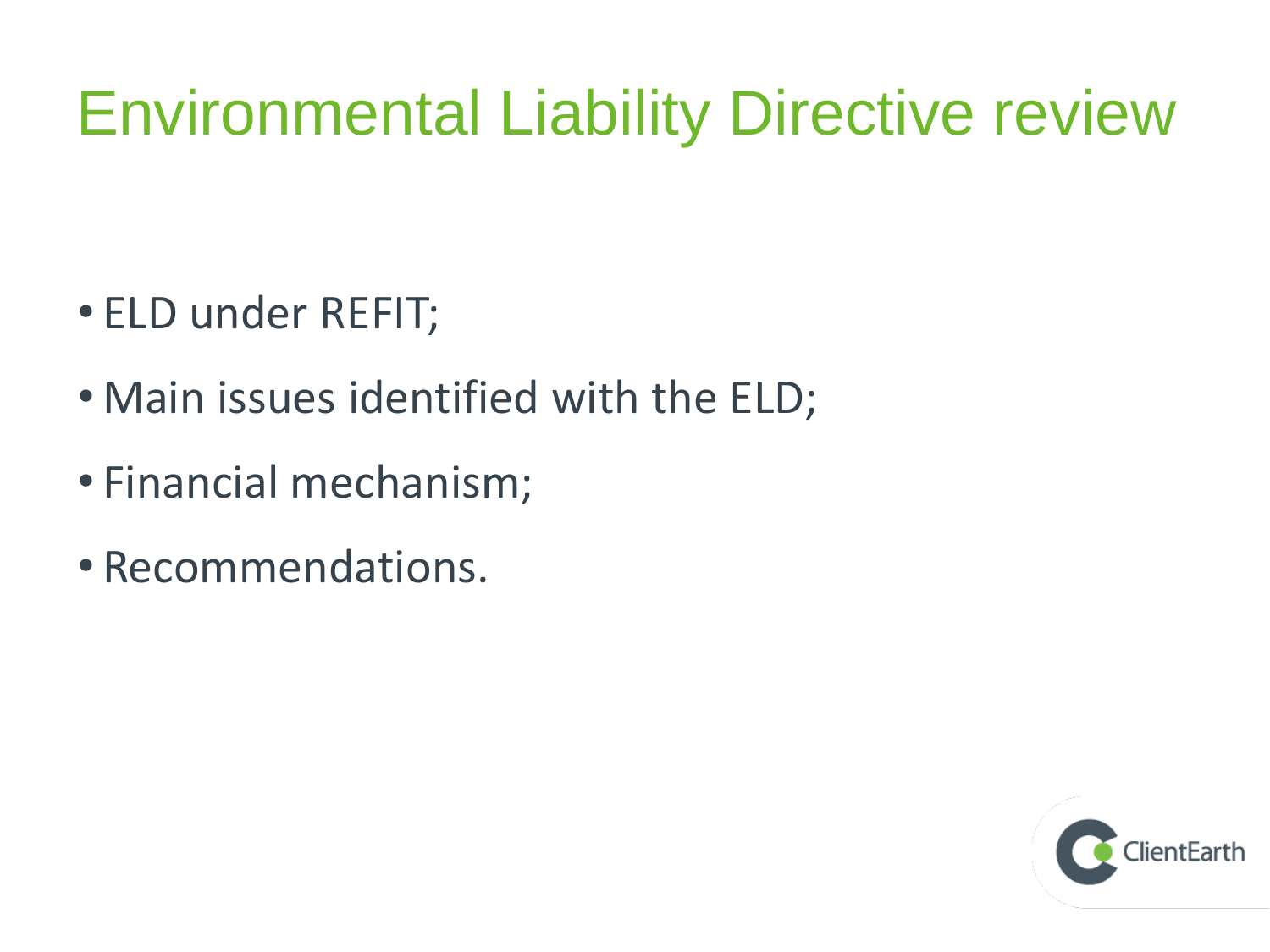# REFIT criteria for ELD evaluation

"REFIT is not about deregulation but rather about regulating better."

- Relevance;
- Effectiveness;
- Efficiency;
- Coherence;
- EU-added value.

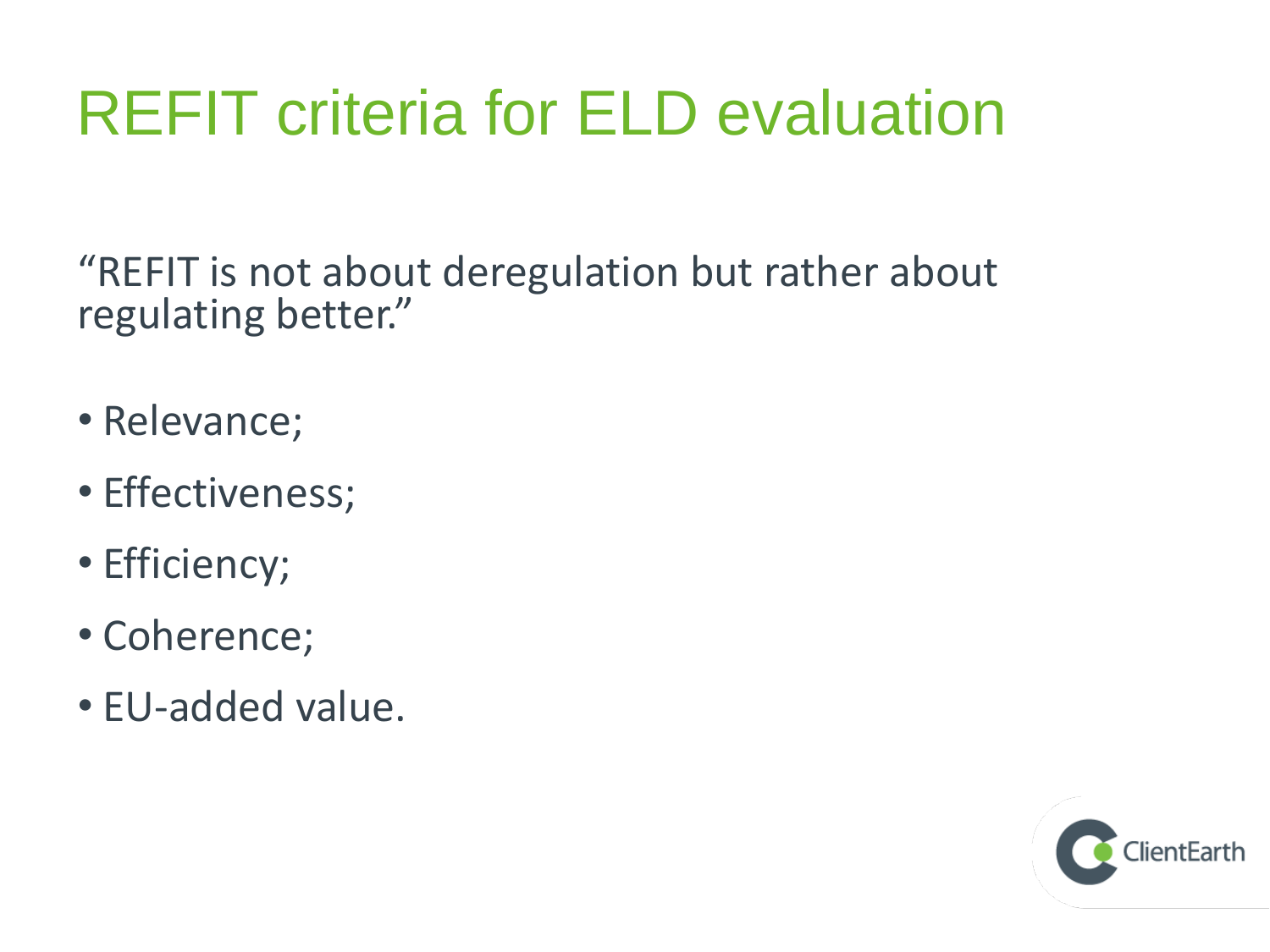# Objectives of the ELD

- Establish a framework of environmental liability;
- Implement the 'polluter-pays' principle;
- prevent environmental damage;
- remedy environmental damage.

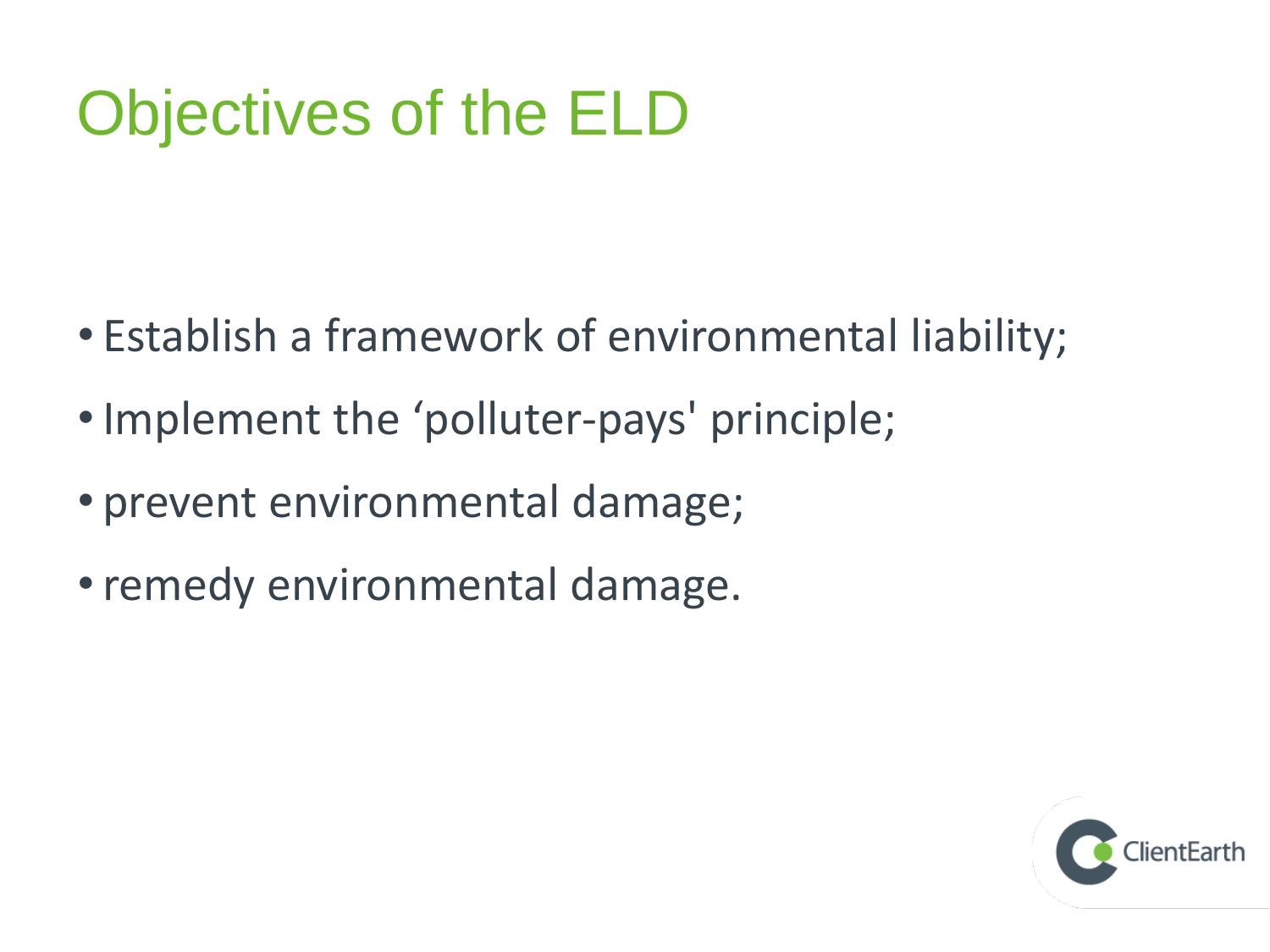# Key problems identified

- Definition of environmental damage;
- Strict liability and Annex III
- Significance threshold difficult understanding;
- Strict and fault based liability;
- •Governance structure;
- Access to information and register of ELD cases.

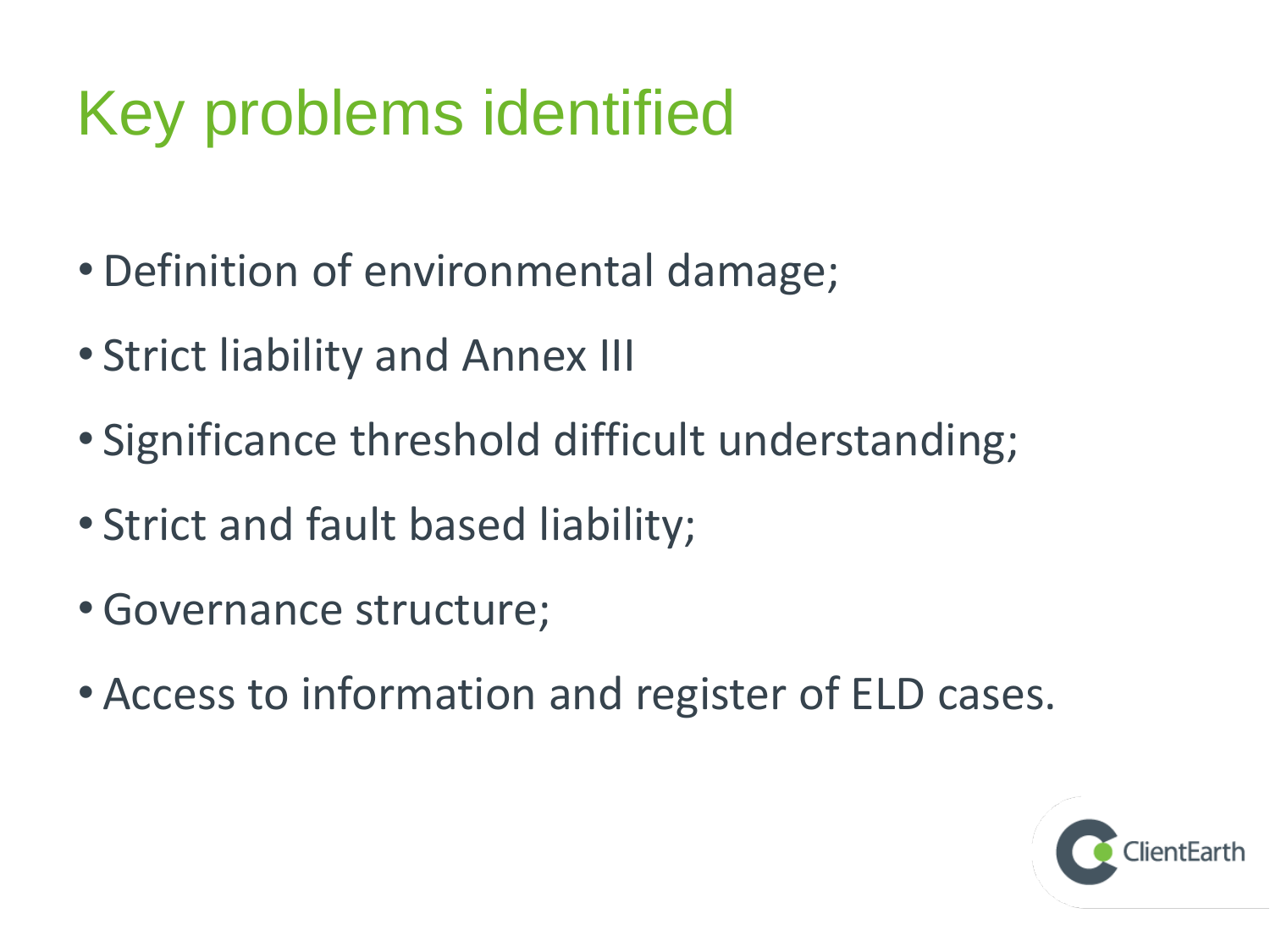## Environmental damage

• Defined by reference to concepts in EU legislation, which are designed to work in completely different ways from what is required in a liability instrument;

• Splitting environmental damage into damage to land, water and biodiversity only, rather than covering environmental damage more generally;

• Compared to this restrictive approach to what counts as environmental damage, it is interesting to note that the EIA Directive deals with effects on the environment in a much wider sense.

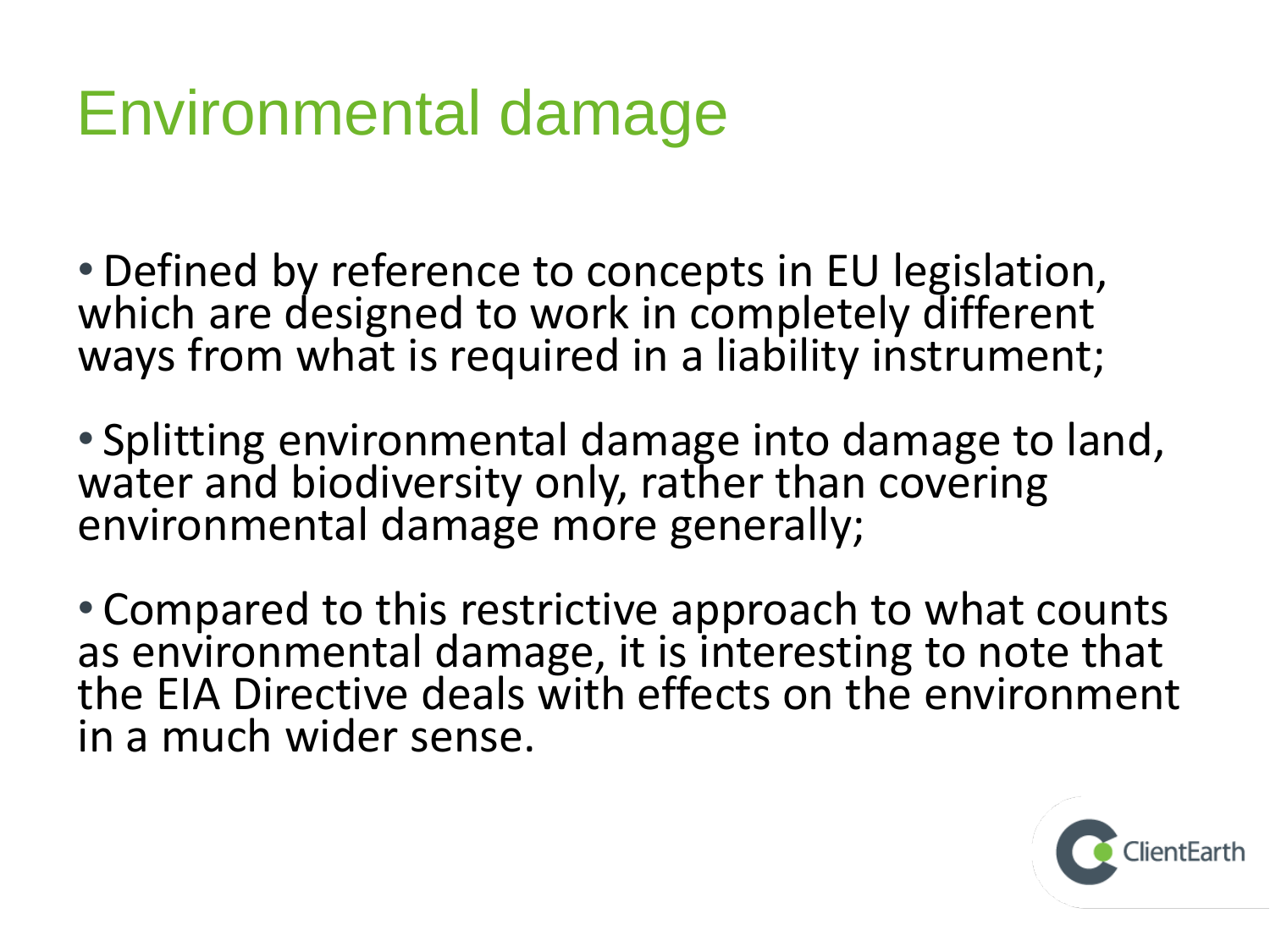## Strict liability and Annex III

• Liability under the ELD (except for biodiversity damage in certain circumstances) only affects operators of 'Annex III activities';

•Non-Annex III operators are never liable for water or land damage, despite the potential to cause significant environmental damage;

• Annex III does not cover fracking or oil pipelines, for example, or operators of all of the activities/projects listed in the annexes of the EIA Directive.

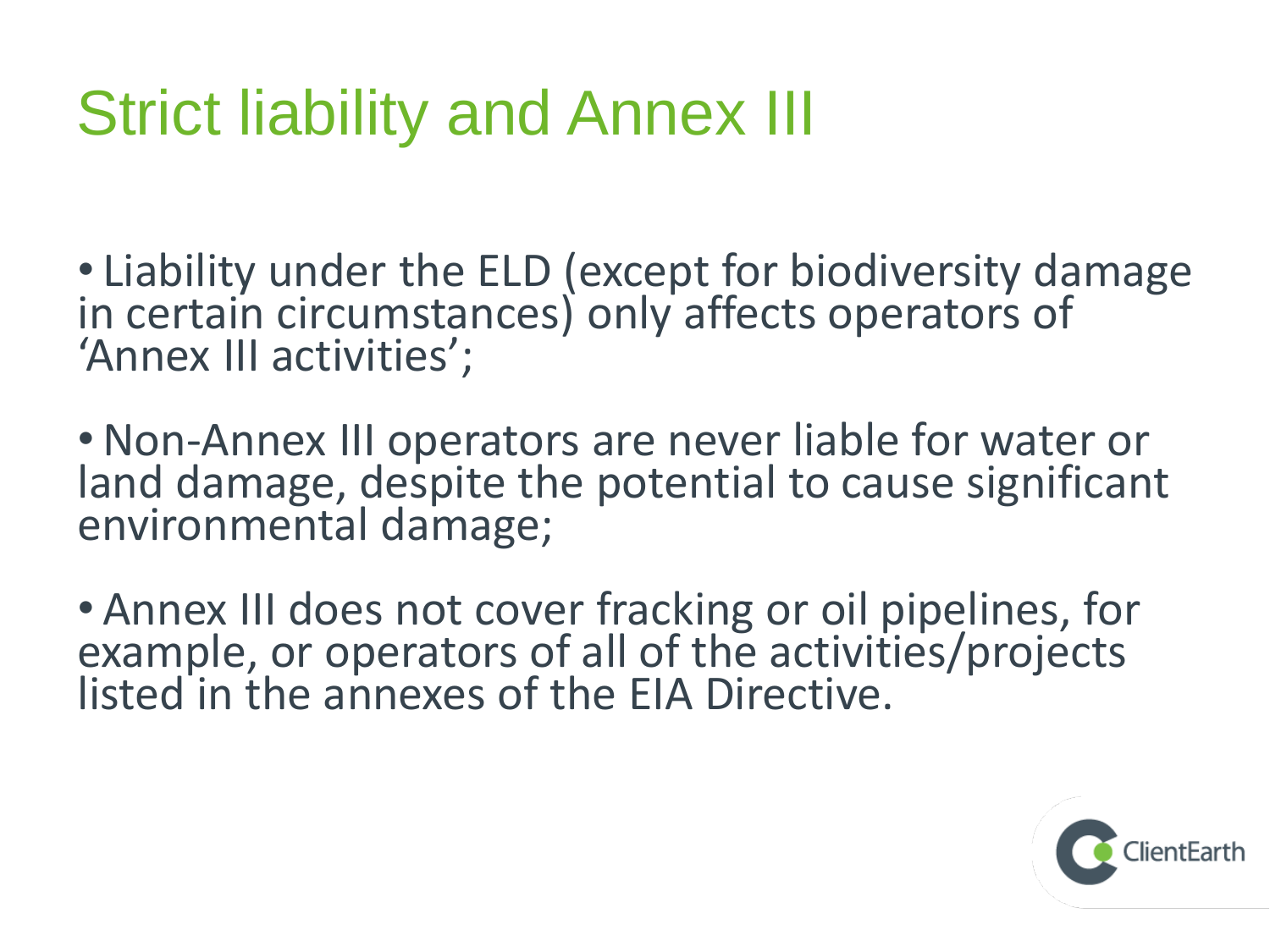#### Threshold for damage - significance

• The ELD applies to environmental damage only if it has 'significant adverse effects'.

- Annex I sets out a series of criteria to consider in a decision on whether damage is significant
- Significance is not severity: • Annex I clearly implies that even very small damage can be significant

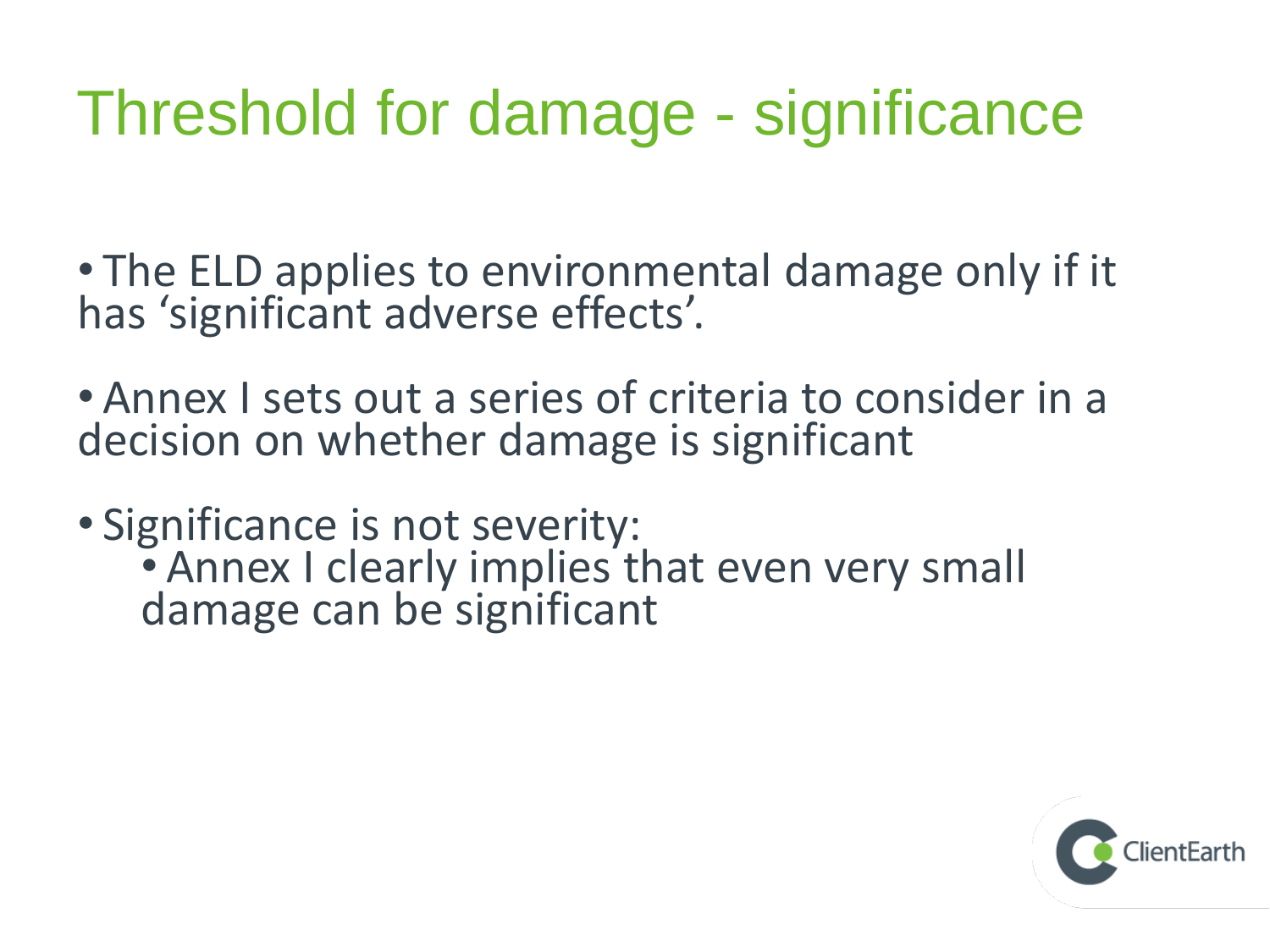# Strict and fault based liability

- Liability for biodiversity damage is only strict in relation to operators of Annex III activities;
- For other occupational activities, liability for biodiversity damage under the ELD is fault- based;
- Many instances of biodiversity damage are caused by smaller operators carrying out activities not covered in Annex III;
- The ELD contains a number of exceptions from liability, and defences as to costs.

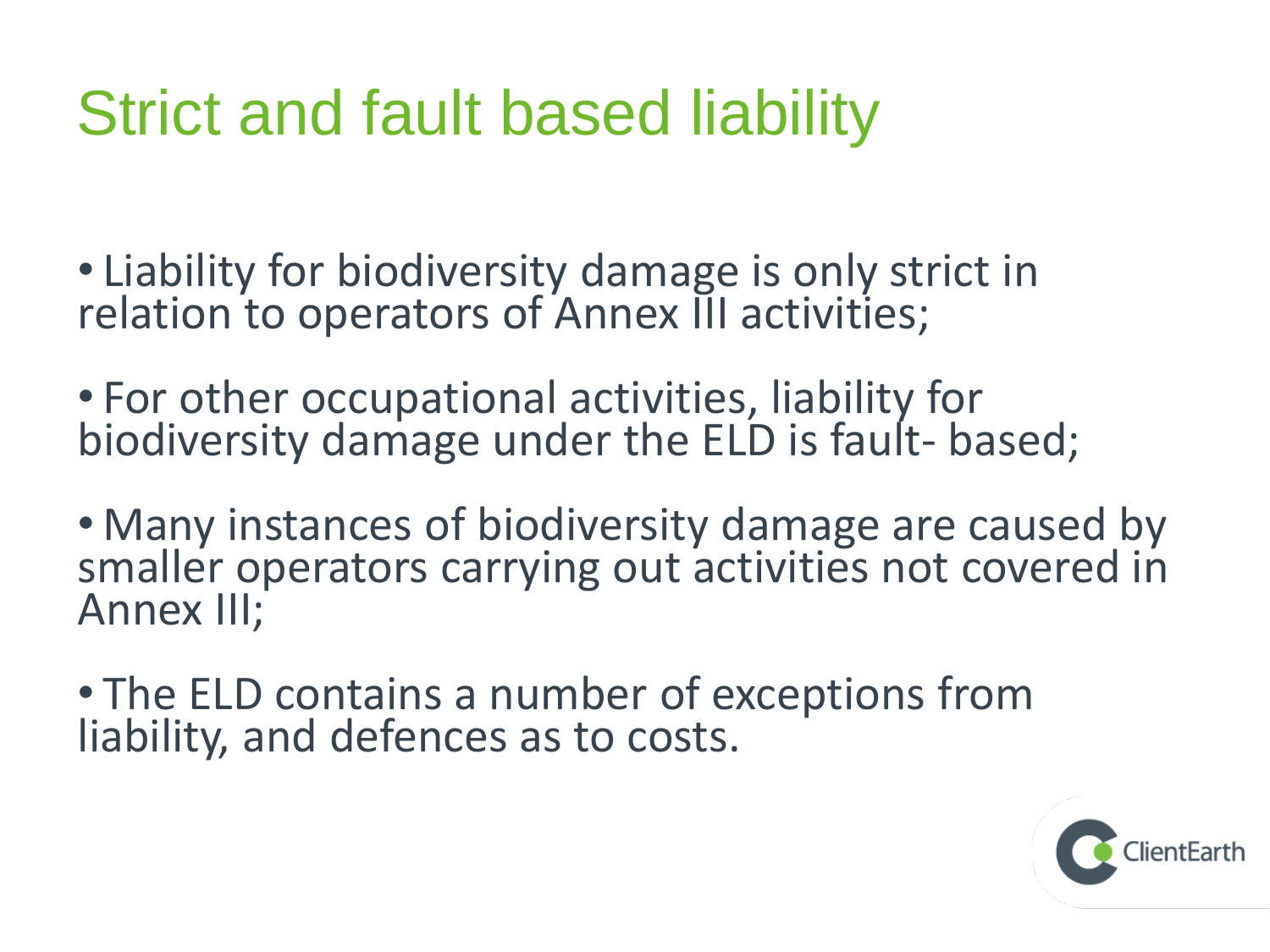#### Governance structure

• Competent authorities are not required to identify instances of environmental damage or take action against operators of their own accord;

•In the Commission's proposal, subsidiary state responsibility was to be imposed in cases where the operator who caused the damage did not comply with its obligations under the ELD.

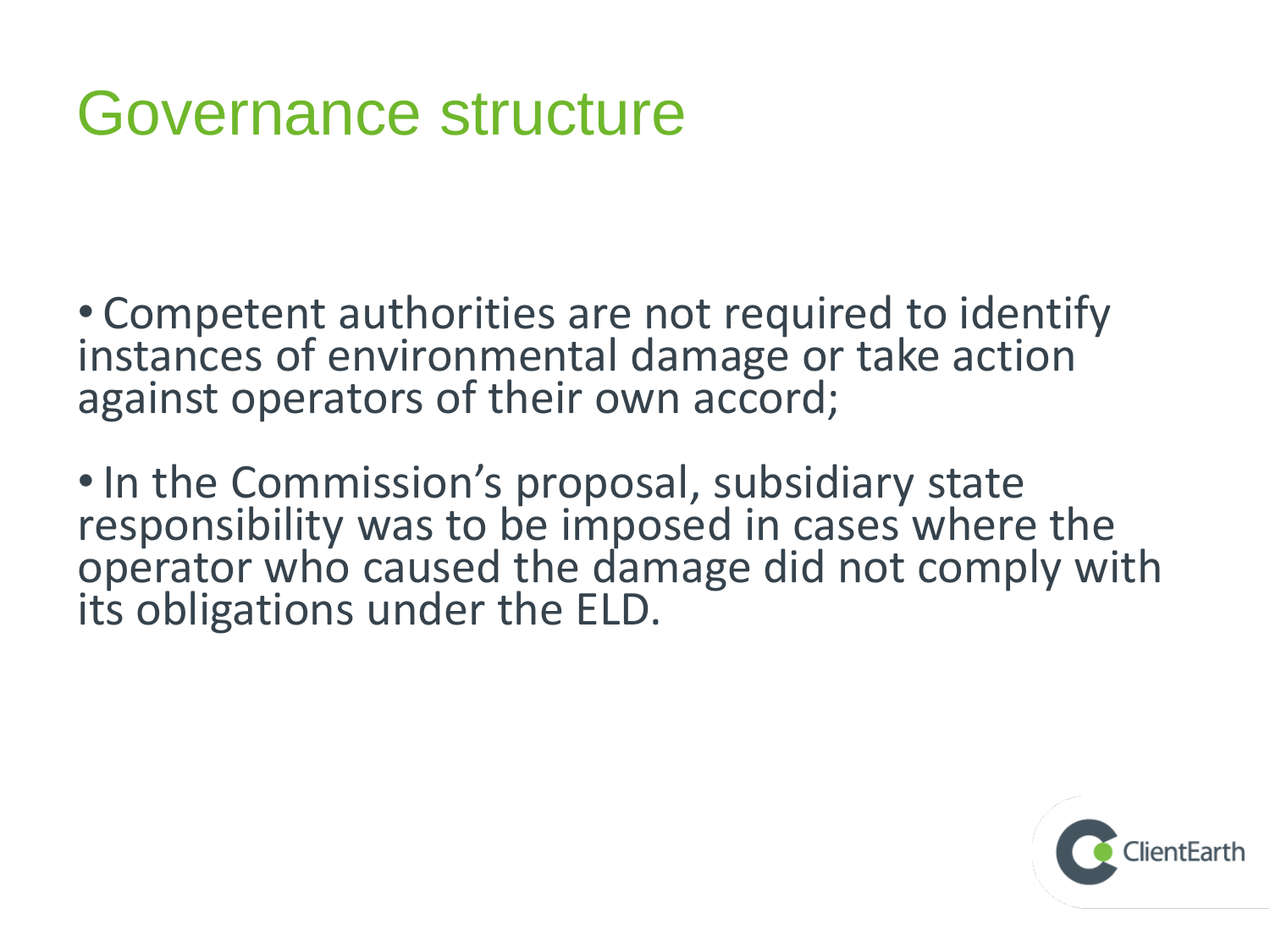## Transparency and Access to justice

- The ELD provides for rights of access to justice (good!)
- Some Member States provide national registers for ELD cases, for example Ireland, Poland or Estonia;
- Similarly, public participation rights are not expressly incorporated into the ELD;
- Public participation is required by the Aarhus Convention in environmental decision-making;

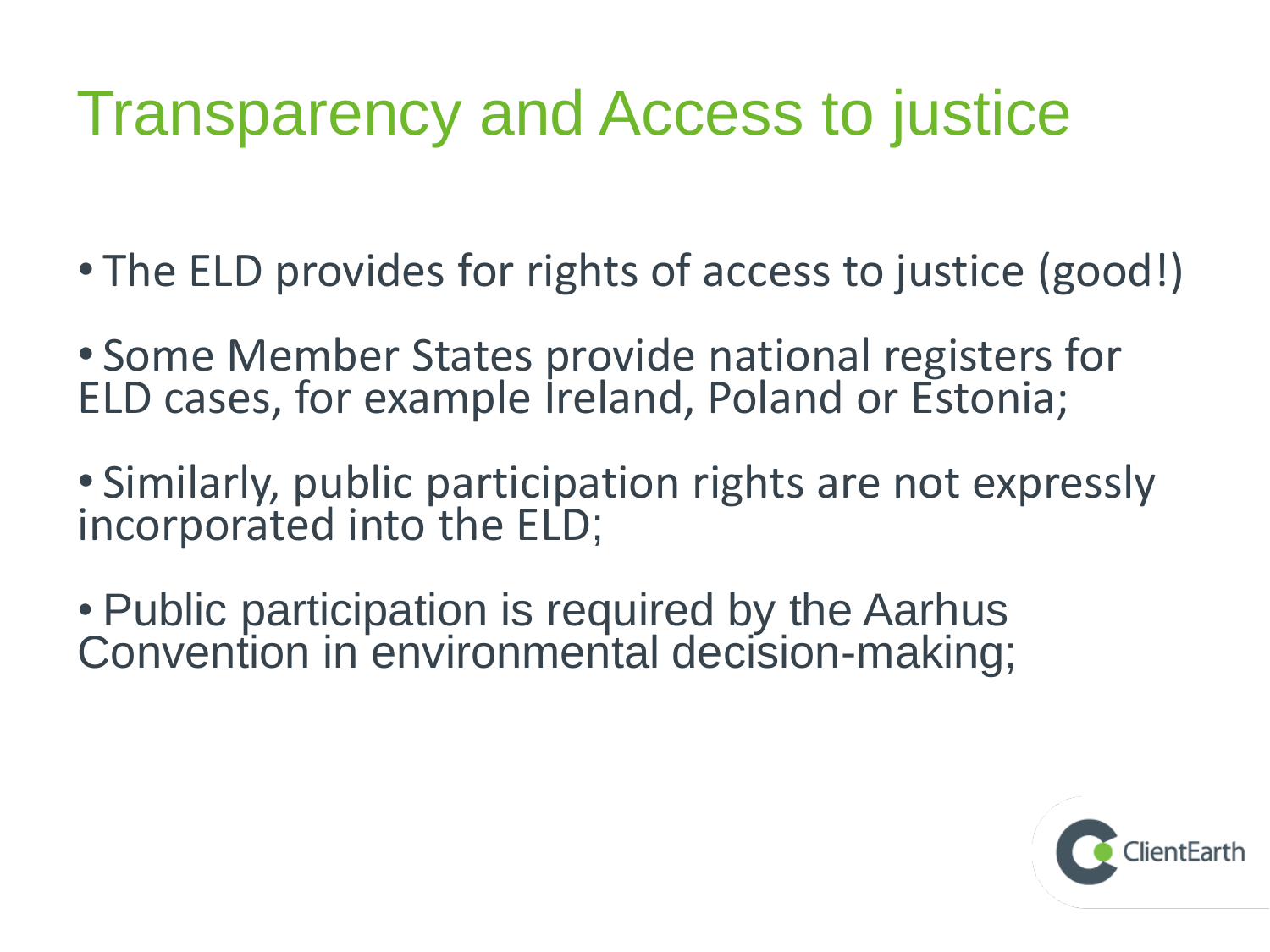#### Recommendations

- Extend the scope of the ELD by redefining environmental damage;
- Remove and/or clarify the 'significance' thresholds;
- making operators of all occupational activities strictly liable for all environmental damage
- Impose a duty on competent authorities to identify cases of environmental damage;
- Provide for rights of access to information and public participation and create registers of ELD cases.